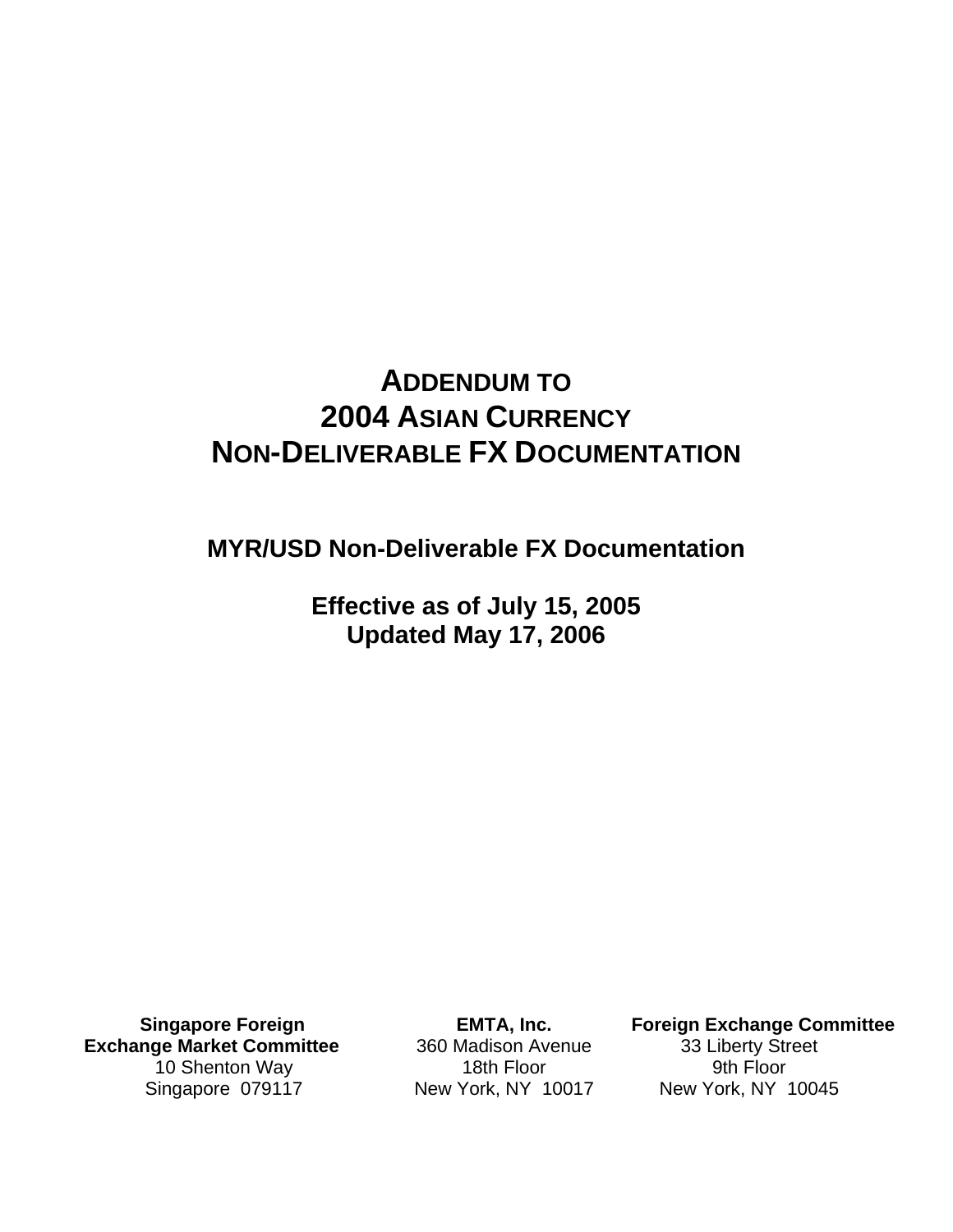## <span id="page-1-0"></span>**Table of Contents**

| SFEMC, EMTA & FXC Template Terms for MYR/USD Non-Deliverable FX Transaction5 |  |
|------------------------------------------------------------------------------|--|
|                                                                              |  |
|                                                                              |  |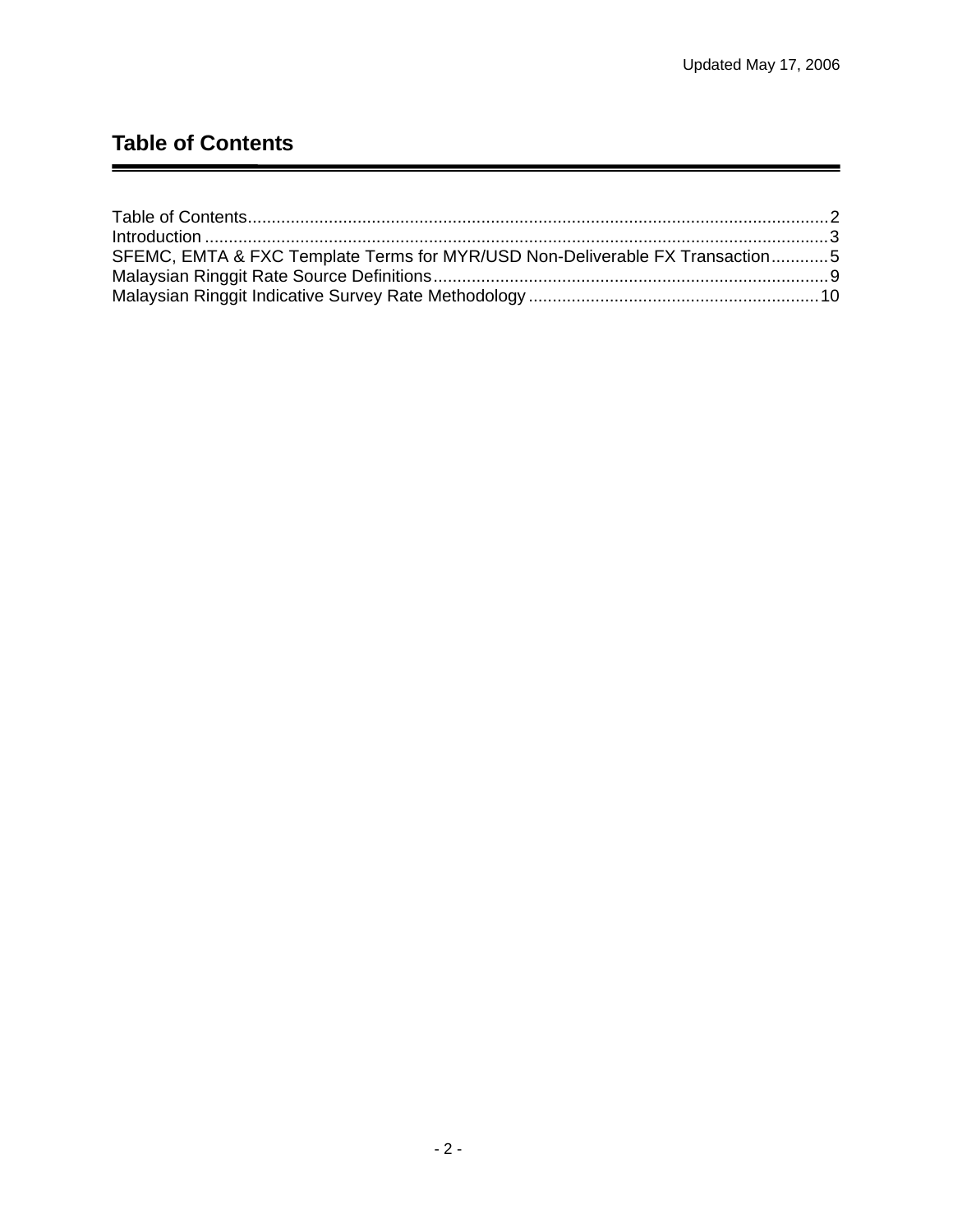## <span id="page-2-0"></span>**Introduction**

In 2004, the Singapore Foreign Exchange Market Committee (SFEMC), EMTA, Inc. (EMTA), and the Foreign Exchange Committee (FXC), acting as cosponsors, published updated template terms for non-deliverable foreign exchange (FX) transactions for six Asian currencies (the "2004 Templates"). Since the publication of the 2004 Templates, there has been a marked increase in activity in the market for Malaysian Ringgit (MYR)/U.S. Dollar (USD) non-deliverable FX transactions. As a result, a number of market participants recommended that the SFEMC, EMTA, and the FXC develop documentation for non-deliverable MYR/USD FX transactions for the benefit of the market. Up to this time, no documentation that would reduce documentation and settlement risk, generally promote sound market practice, and contribute to overall efficiency of the non-deliverable FX marketplace has been available for market participants to agree to on a bilateral basis.

Following a period of study and consultation, a working group recommended to the cosponsors the publication of terms for non-deliverable MYR/USD FX transactions that are substantially similar to the 2004 SFEMC, EMTA & FXC Template Terms for IDR/USD Non-Deliverable FX Transaction. The SFEMC, EMTA & FXC Template Terms for MYR/USD Non-Deliverable FX Transaction (the "MYR Template Terms") and related documentation represent another collaborative effort of the cosponsors and are supported by the Treasury Markets Forum of Hong Kong.

The MYR Template Terms incorporate a new primary rate source for a MYR/USD rate quote, based on a survey of offshore banks performed by the Association of Banks in Singapore. This survey is modeled closely on the survey developed for the IDR/USD rate quote. The new primary rate source definition, referred to as "MYR ABS" or "MYR01," has been added to Annex A of the 1998 FX and Currency Option Definitions in an amendment effective as of July 15, 2005. Telerate will carry the MYR/USD rate quote on its page 50157.

Like the 2004 Templates, the sole Disruption Event in the MYR Template Terms is Price Source Disruption. The Disruption Fallbacks featured in MYR Template Terms also follow the standard of the 2004 Templates. Specifically, the Disruption Fallbacks are Valuation Postponement, SFEMC MYR Indicative Survey Rate, Fallback Survey Valuation Postponement, and Calculation Agent Determination. A new SFEMC MYR Indicative Survey Rate Methodology, which closely resembles the methodologies for the other Asian currencies, has been published in conjunction with the MYR Template Terms. The *User's Guide 2004 Asian Currency Non-Deliverable FX Documentation* may be consulted for background information on these terms and the fallback survey methodologies.

Finally, carried over from the 2004 Templates into the MYR Template Terms are a 14-day Deferral Period for Unscheduled Holiday/Maximum Days of Postponement for Price Source Disruption, and a settlement convention of two Business Days, observing both Kuala Lumpur and Singapore Business Days for Valuation Date purposes.

## **May 17, 2006 Practice Note**:

The 2004 Templates and the MYR Template Terms were amended effective May 17, 2006 to update, in each case, the definition of "Settlement Date" to clarify that when the Valuation Date for a transaction is adjusted following an Unscheduled Holiday, OR as a result of a Valuation Postponement, then the Settlement Date for the transaction is likewise adjusted.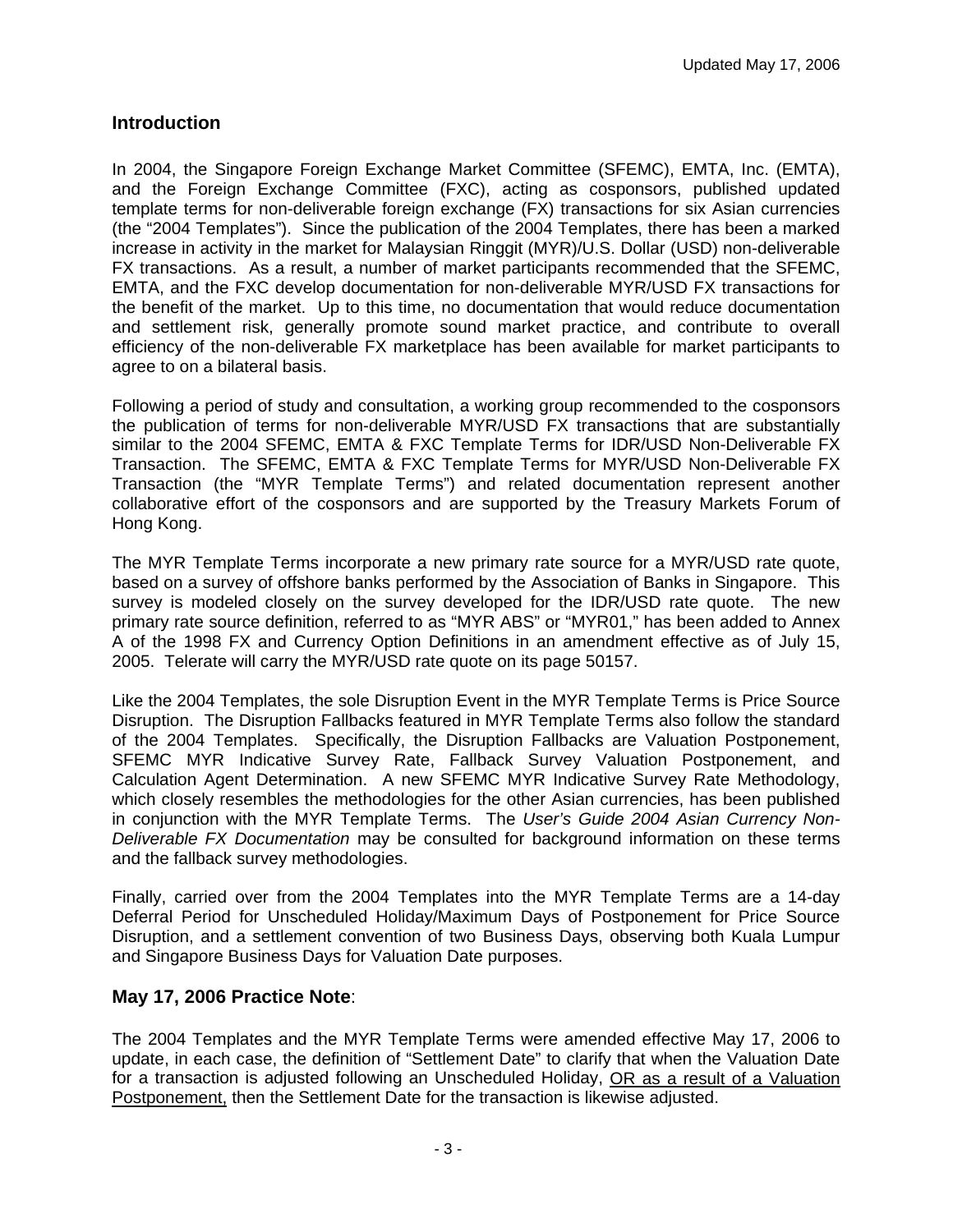This amendment was a technical and clarifying amendment, and did not purport to change current market practice. Current market practice observes a corresponding adjustment to the Settlement Date either in the case of the occurrence of an Unscheduled Holiday or as a result of a Valuation Postponement.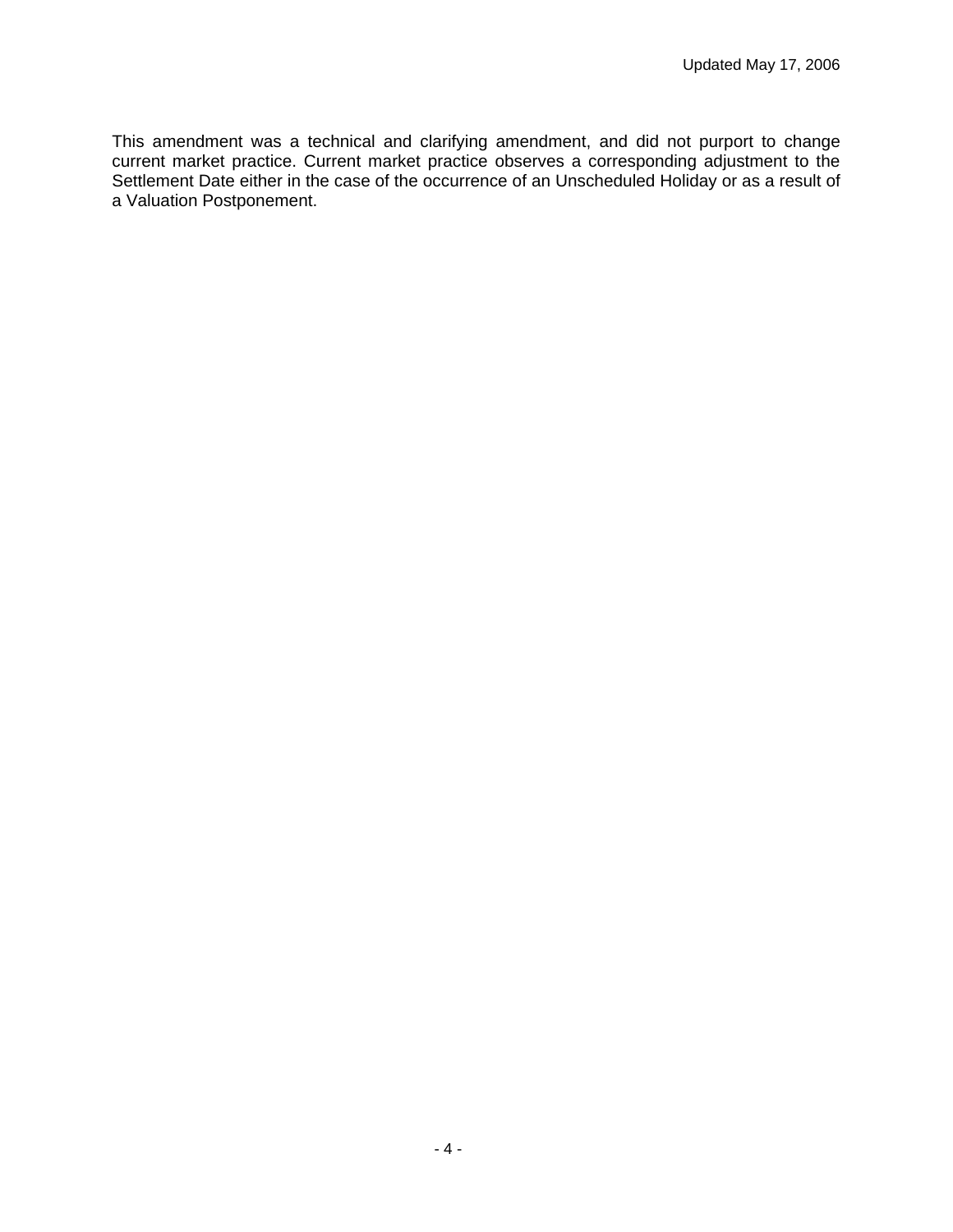#### **SFEMC, EMTA & FXC Template Terms for MYR/USD Non-Deliverable FX Transaction**

<span id="page-4-0"></span>

| <b>General Terms:</b>                                              |                                                                                                                                                                                                                                                                                                                                                                                                                  |
|--------------------------------------------------------------------|------------------------------------------------------------------------------------------------------------------------------------------------------------------------------------------------------------------------------------------------------------------------------------------------------------------------------------------------------------------------------------------------------------------|
| Trade Date:                                                        |                                                                                                                                                                                                                                                                                                                                                                                                                  |
| [Date of Annex A] <sup>1</sup> :                                   |                                                                                                                                                                                                                                                                                                                                                                                                                  |
| <b>Reference Currency:</b>                                         | <b>MYR</b>                                                                                                                                                                                                                                                                                                                                                                                                       |
| [Notional Amount] <sup>2</sup> :                                   |                                                                                                                                                                                                                                                                                                                                                                                                                  |
| [Forward Ratel <sup>2</sup> :                                      |                                                                                                                                                                                                                                                                                                                                                                                                                  |
| Reference Currency                                                 |                                                                                                                                                                                                                                                                                                                                                                                                                  |
| Notional Amount] <sup>2</sup> :                                    |                                                                                                                                                                                                                                                                                                                                                                                                                  |
| Reference Currency Buyer:                                          |                                                                                                                                                                                                                                                                                                                                                                                                                  |
| <b>Reference Currency Seller:</b>                                  |                                                                                                                                                                                                                                                                                                                                                                                                                  |
| <b>Settlement Currency:</b>                                        | U.S. Dollars                                                                                                                                                                                                                                                                                                                                                                                                     |
| Settlement Date:<br>Settlement:                                    | [DATE CERTAIN], subject to adjustment if the<br>Scheduled Valuation Date<br>is<br>adjusted<br>in.<br>accordance with the Following Business Day<br>Convention or if Valuation Postponement applies,<br>and in each such case, the Settlement Date shall<br>be as soon as practicable, but in no event later<br>than two Business Days after the date on which<br>the Spot Rate is determined.<br>Non-Deliverable |
| Settlement Rate Option:                                            | MYR ABS $(MYR01)^3$                                                                                                                                                                                                                                                                                                                                                                                              |
| <b>Valuation Date:</b>                                             | [DATE CERTAIN] ("Scheduled Valuation Date"),<br>subject to adjustment in accordance with the<br>Preceding Business Day Convention; and in the<br>event of an Unscheduled Holiday, subject to<br>adjustment in accordance with the Following<br><b>Business Day Convention.</b>                                                                                                                                   |
| <b>Disruption Events:</b>                                          |                                                                                                                                                                                                                                                                                                                                                                                                                  |
| Price Source Disruption:                                           | Applicable                                                                                                                                                                                                                                                                                                                                                                                                       |
| <b>Disruption Fallbacks:</b>                                       |                                                                                                                                                                                                                                                                                                                                                                                                                  |
| 1. Valuation Postponement                                          |                                                                                                                                                                                                                                                                                                                                                                                                                  |
| <b>Fallback Reference Price:</b><br>2.                             | SFEMC MYR Indicative Survey Rate (MYR02) <sup>4,5</sup>                                                                                                                                                                                                                                                                                                                                                          |
| <b>Fallback Survey</b><br>3.<br><b>Valuation Postponement</b>      |                                                                                                                                                                                                                                                                                                                                                                                                                  |
| 4. Calculation Agent<br>Determination of<br><b>Settlement Rate</b> |                                                                                                                                                                                                                                                                                                                                                                                                                  |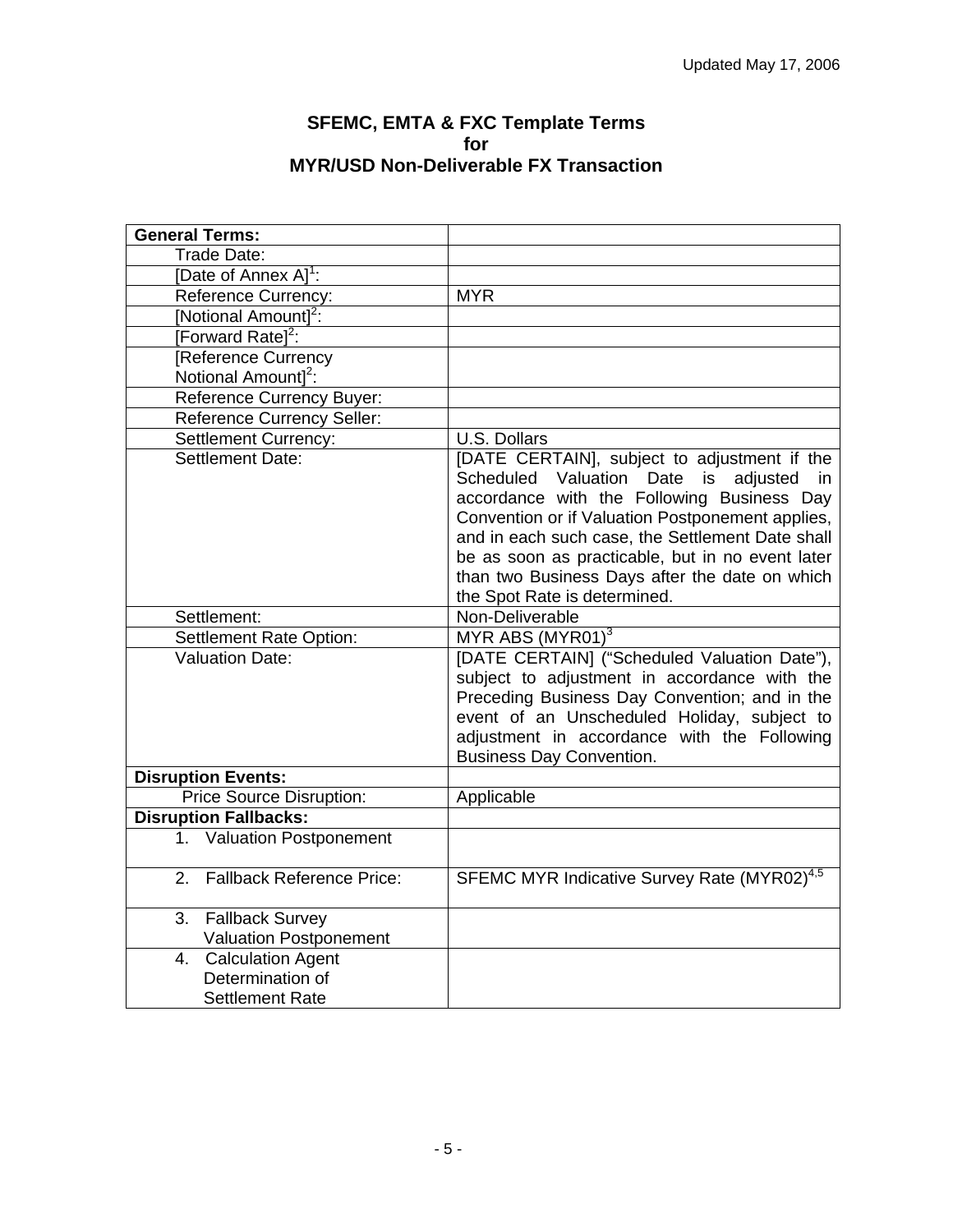| <b>Other Terms:</b>                                      |                                                                                                                                                                                                                                                                                                                                                                                                                                                                                                                                                                                                                                                                                                                                                   |
|----------------------------------------------------------|---------------------------------------------------------------------------------------------------------------------------------------------------------------------------------------------------------------------------------------------------------------------------------------------------------------------------------------------------------------------------------------------------------------------------------------------------------------------------------------------------------------------------------------------------------------------------------------------------------------------------------------------------------------------------------------------------------------------------------------------------|
| "Unscheduled Holiday":                                   | "Unscheduled Holiday" means that a day is not a<br>Business Day and the market was not aware of<br>such fact (by means of a public announcement or<br>reference<br>to<br>other<br>publicly<br>by<br>available<br>information) until a time later than 9:00 a.m. local<br>time in the Principal Financial Center(s) of the<br>Reference Currency two Business Days prior to<br>the Scheduled Valuation Date.                                                                                                                                                                                                                                                                                                                                       |
| "Deferral Period" for<br><b>Unscheduled Holiday:</b>     | In the event the Scheduled Valuation<br>Date<br>becomes subject to the Following Business Day<br>Convention, and if the Valuation Date has not<br>occurred on or before the 14 <sup>th</sup> consecutive day<br>after the Scheduled Valuation Date (any such<br>period being a "Deferral Period"), then the next<br>day after the Deferral Period that would have<br>been a Business Day but for the Unscheduled<br>Holiday, shall be deemed to be the Valuation<br>Date.                                                                                                                                                                                                                                                                         |
| "Valuation Postponement"<br>for Price Source Disruption: | "Valuation Postponement" means, for purposes of<br>obtaining a Settlement Rate, that the Spot Rate<br>will be determined on the Business Day first<br>succeeding the day on which the Price Source<br>Disruption ceases to exist, unless the Price<br>Source Disruption continues to exist (measured<br>from the date that, but for the occurrence of the<br>Price Source Disruption, would have been the<br>Valuation Date) for a consecutive number of<br>calendar days equal to the Maximum Days of<br>Postponement. In such event, the Spot Rate will<br>be determined on the next Business Day after the<br>Maximum Days of Postponement in accordance<br>with the next applicable Disruption Fallback.                                      |
| "Fallback Survey Valuation<br>Postponement":             | "Fallback Survey Valuation Postponement" means<br>that, in the event that the Fallback Reference<br>Price is not available on or before the 3 <sup>rd</sup> Business<br>Day (or day that would have been a Business Day<br>but for an Unscheduled Holiday) succeeding the<br>end of either (i) Valuation Postponement for Price<br>Source<br>Disruption,<br>Deferral<br>(ii)<br>Period<br>for<br>Unscheduled Holiday, or (iii) Cumulative Events,<br>then the Settlement Rate will be determined in<br>accordance with the next applicable Disruption<br>Fallback on such day. For the avoidance of<br>doubt, Cumulative Events, if applicable, does not<br>preclude<br>postponement<br>οf<br>valuation<br>in.<br>accordance with this provision. |
| <b>Cumulative Events:</b>                                | Except as provided below, in no event shall the<br>total number of consecutive calendar days during                                                                                                                                                                                                                                                                                                                                                                                                                                                                                                                                                                                                                                               |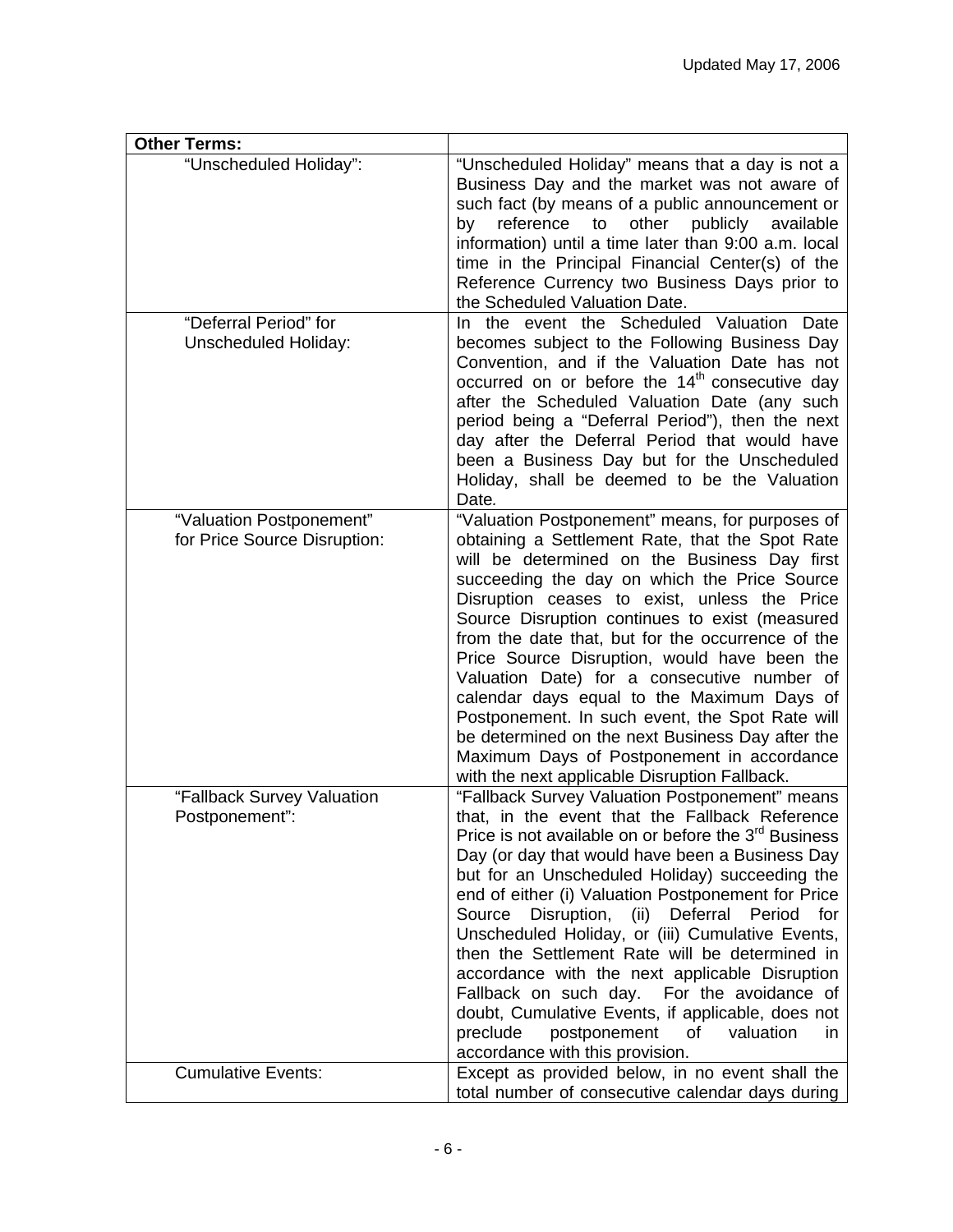| Maximum Days of Postponement:<br>Relevant City for Business Day for<br><b>Valuation Date:</b><br>Relevant City for Business Day for | which either (i) valuation is deferred due to an<br>Unscheduled Holiday, or (ii) a Valuation<br>Postponement shall occur (or any combination of<br>(i) and (ii)), exceed 14 consecutive calendar days<br>in the aggregate. Accordingly, (x) if, upon the<br>lapse of any such 14-day period, an Unscheduled<br>Holiday shall have occurred or be continuing on<br>the day following such period that otherwise would<br>have been a Business Day, then such day shall<br>be deemed to be a Valuation Date, and (y) if,<br>upon the lapse of any such 14-day period, a Price<br>Source Disruption shall have occurred or be<br>continuing on the day following such period on<br>which the Spot Rate otherwise would<br>be<br>determined, then Valuation Postponement shall<br>not apply and the Spot Rate shall be determined<br>in accordance with the next Disruption Fallback.<br>14 calendar days<br>Kuala Lumpur and Singapore<br>New York |
|-------------------------------------------------------------------------------------------------------------------------------------|-------------------------------------------------------------------------------------------------------------------------------------------------------------------------------------------------------------------------------------------------------------------------------------------------------------------------------------------------------------------------------------------------------------------------------------------------------------------------------------------------------------------------------------------------------------------------------------------------------------------------------------------------------------------------------------------------------------------------------------------------------------------------------------------------------------------------------------------------------------------------------------------------------------------------------------------------|
|                                                                                                                                     |                                                                                                                                                                                                                                                                                                                                                                                                                                                                                                                                                                                                                                                                                                                                                                                                                                                                                                                                                 |
| Settlement Date:                                                                                                                    |                                                                                                                                                                                                                                                                                                                                                                                                                                                                                                                                                                                                                                                                                                                                                                                                                                                                                                                                                 |
| Calculation Agent: <sup>6</sup>                                                                                                     |                                                                                                                                                                                                                                                                                                                                                                                                                                                                                                                                                                                                                                                                                                                                                                                                                                                                                                                                                 |
|                                                                                                                                     |                                                                                                                                                                                                                                                                                                                                                                                                                                                                                                                                                                                                                                                                                                                                                                                                                                                                                                                                                 |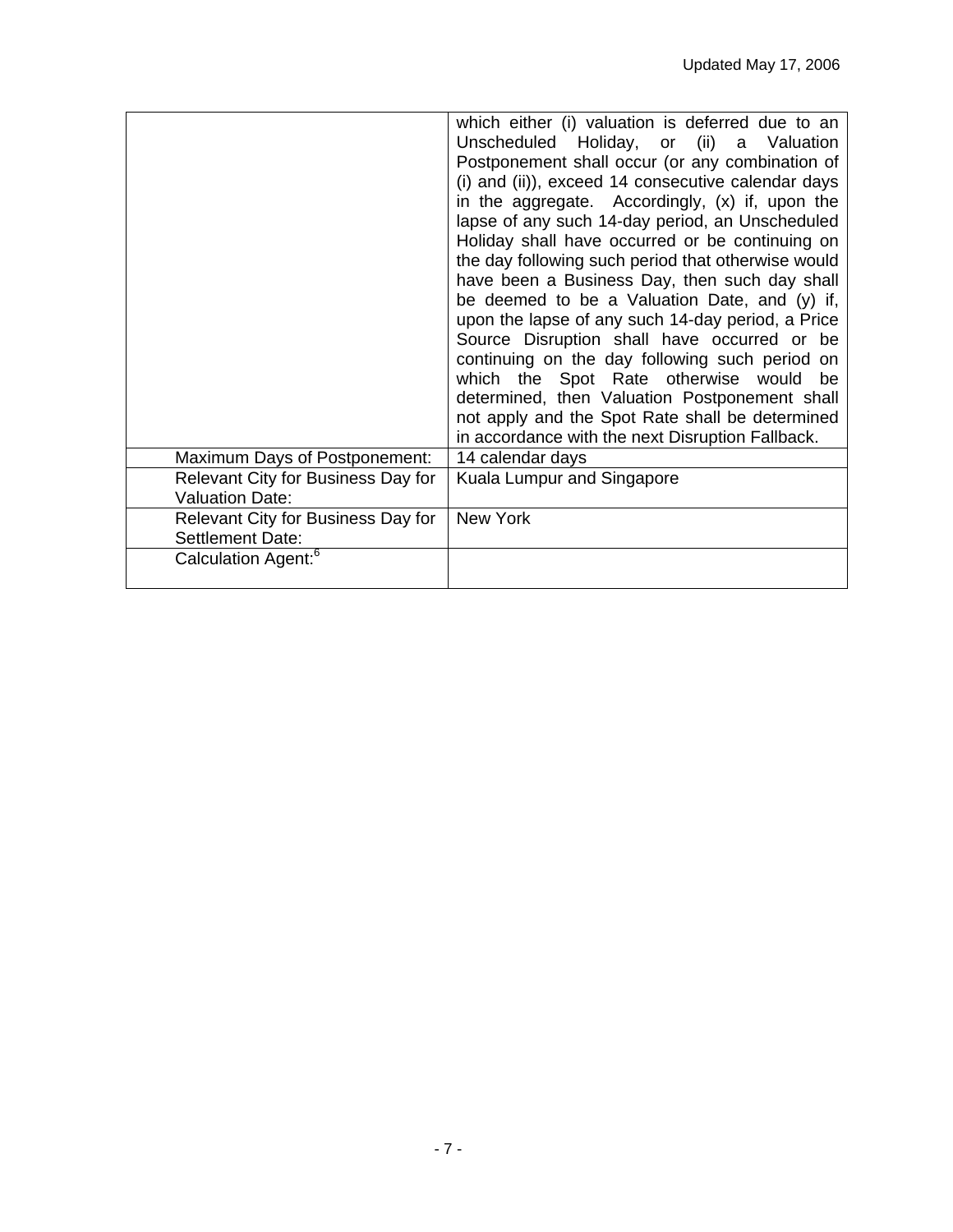## **ENDNOTES**

- $1$  Include only if parties wish to modify the presumption that Annex A is incorporated as amended through the Trade Date.
- <sup>2</sup> Parties must specify either (a) a Notional Amount and a Reference Currency Notional Amount or (b) a Forward Rate and either a Notional Amount or a Reference Currency Notional Amount.
- $3$  The MYR ABS (MYR01) Rate is published at approximately 11:30 a.m. Singapore time on the Valuation Date.
- <sup>4</sup> The SFEMC MYR Indicative Survey Rate is determined pursuant to the SFEMC MYR Indicative Survey Rate Methodology dated July 15, 2005.
- 5 A party may wish to include the following additional provision if such party is or may be a participant in the SFEMC MYR Indicative Survey:

[Quoting Dealer Disclaimer:]

The parties acknowledge that one or both parties to this Transaction acting directly or through a branch or an affiliate may be requested to provide a quotation or quotations from time to time for the purpose of determining the SFEMC MYR Indicative Survey Rate and such quotation may affect, materially or otherwise, the settlement of the Transaction.

6 The following may be applicable for inter-dealer trades where parties agree to be Joint Calculation Agents:

Calculation Agents: Party A and Party B

If the parties are unable to agree on a determination within one Business Day, each party agrees to be bound by the determination of an independent leading dealer in Reference Currency/Settlement Currency Transactions not located in the Reference Currency jurisdiction ("independent leading dealer"), mutually selected by the parties, who shall act as the substitute Calculation Agent, with the fees and expenses of such substitute Calculation Agent (if any) to be met equally by the parties. If the parties are unable to agree on an independent leading dealer to act as substitute Calculation Agent, each party shall select an independent leading dealer and such independent dealers shall agree on an independent third party who shall be deemed to be the substitute Calculation Agent.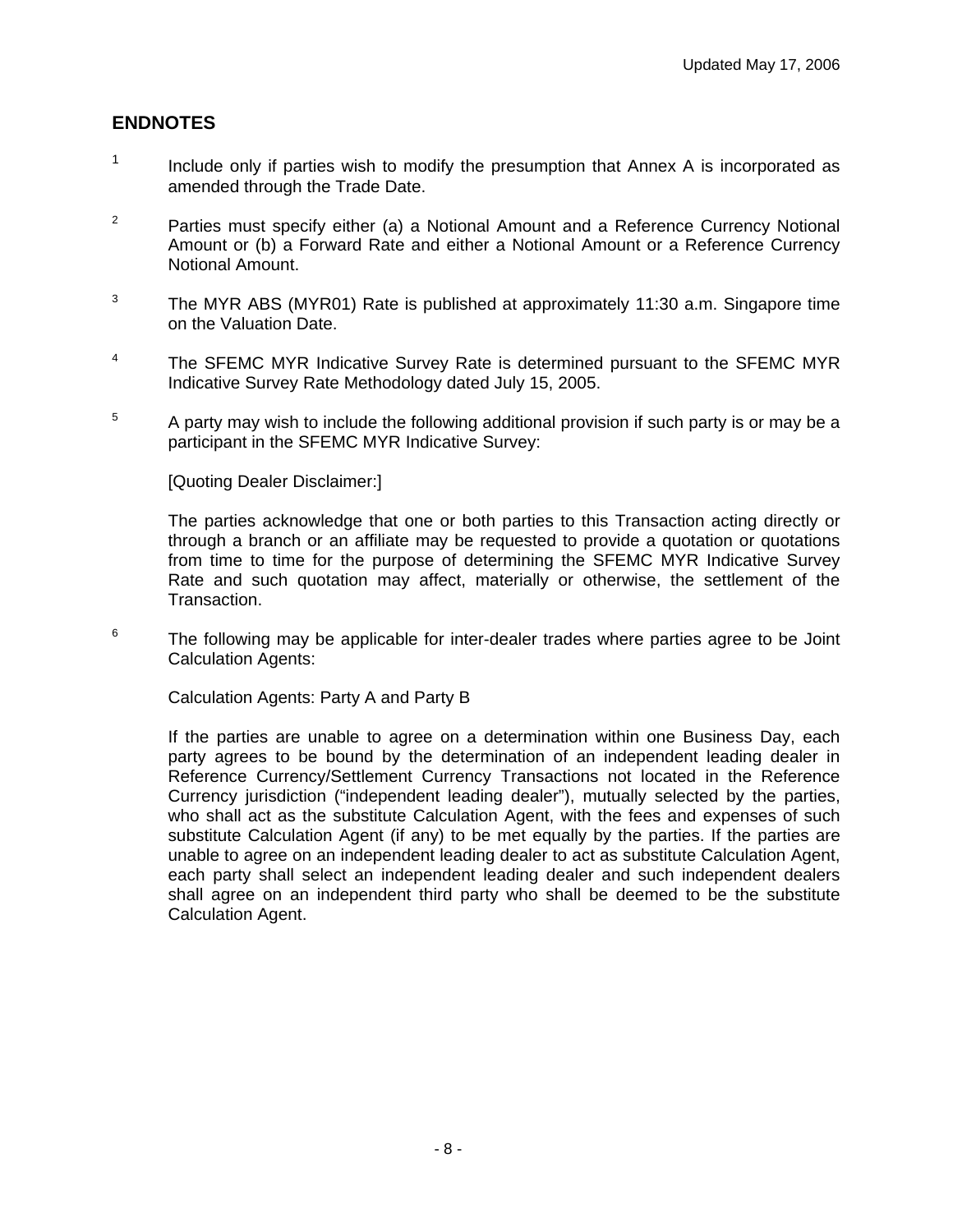## **Malaysian Ringgit Rate Source Definitions**

<span id="page-8-0"></span>Effective as of July 15, 2005, Annex A of the 1998 FX and Currency Option Definitions (the "1998 Definitions") is amended to add a new Section 4.5(a)(vi) as follows:

(A) "MYR ABS" or "MYR01" each means that the Spot Rate for a Rate Calculation Date will be the Malaysian Ringgit/U.S. Dollar spot rate at 11:00 a.m., Singapore time, expressed as the amount of Malaysian Ringgit per one U.S. Dollar, for settlement in two Business Days, reported by the Association of Banks in Singapore, which appears on the Telerate Page 50157 to the right of the caption "Spot" under the column "MYR" at approximately 11:30 a.m., Singapore time, on that Rate Calculation Date.

(B) "SFEMC MYR INDICATIVE SURVEY RATE" or "MYR02" each means that the Spot Rate for a Rate Calculation Date will be the Malaysian Ringgit/U.S. Dollar Specified Rate for U.S. Dollars, expressed as the amount of Malaysian Ringgit per one U.S. Dollar, for settlement in two Business Days, as published on SFEMC's website [\(www.sfemc.org](http://www.sfemc.org/)) at approximately 3:30 p.m., Singapore time, or as soon thereafter as practicable, on such Rate Calculation Date. The Spot Rate will be calculated by SFEMC (or a service provider SFEMC may select in its sole discretion) pursuant to the SFEMC MYR Indicative Survey Methodology (which means a methodology, dated as of July 15, 2005, as amended from time to time, for a centralized industry-wide survey of financial institutions that are active participants in the Malaysian Ringgit/U.S. Dollar markets for the purpose of determining the SFEMC MYR Indicative Survey Rate).

#### *Practitioner's Notes:*

- *"MYR ABS" or "MYR01" each refers to a rate reported by the Association of Banks in Singapore ("ABS"), which is derived from a poll of offshore banks based on their perception of onshore rates as of 11:00 a.m., Singapore time. Telerate displays this rate at approximately 11:30 a.m., Singapore time. The ABS polling procedures for MYR allow for corrections to be made to a reported rate up to one hour from the time it is reported. Accordingly, in the event of any correction to the displayed rate, practitioners should consult Section 4.7(a) of Annex A. Section 4.7(a) provides that a Spot Rate based on information obtained from Telerate will be subject to any corrections subsequently displayed by Telerate within one hour of the time when a rate is first displayed by Telerate.*
- *Parties that specify in confirmations that a particular version of Annex A applies to their trades should reference Annex A effective as of July 15, 2005, if they desire to incorporate any or all of the new Malaysian Ringgit rate source definitions into their trades. If parties do not specify in their confirmations a particular version of Annex A, the above Malaysian Ringgit rate source definitions will apply to trades that incorporate the 1998 Definitions and have a trade date on or after July 15, 2005.*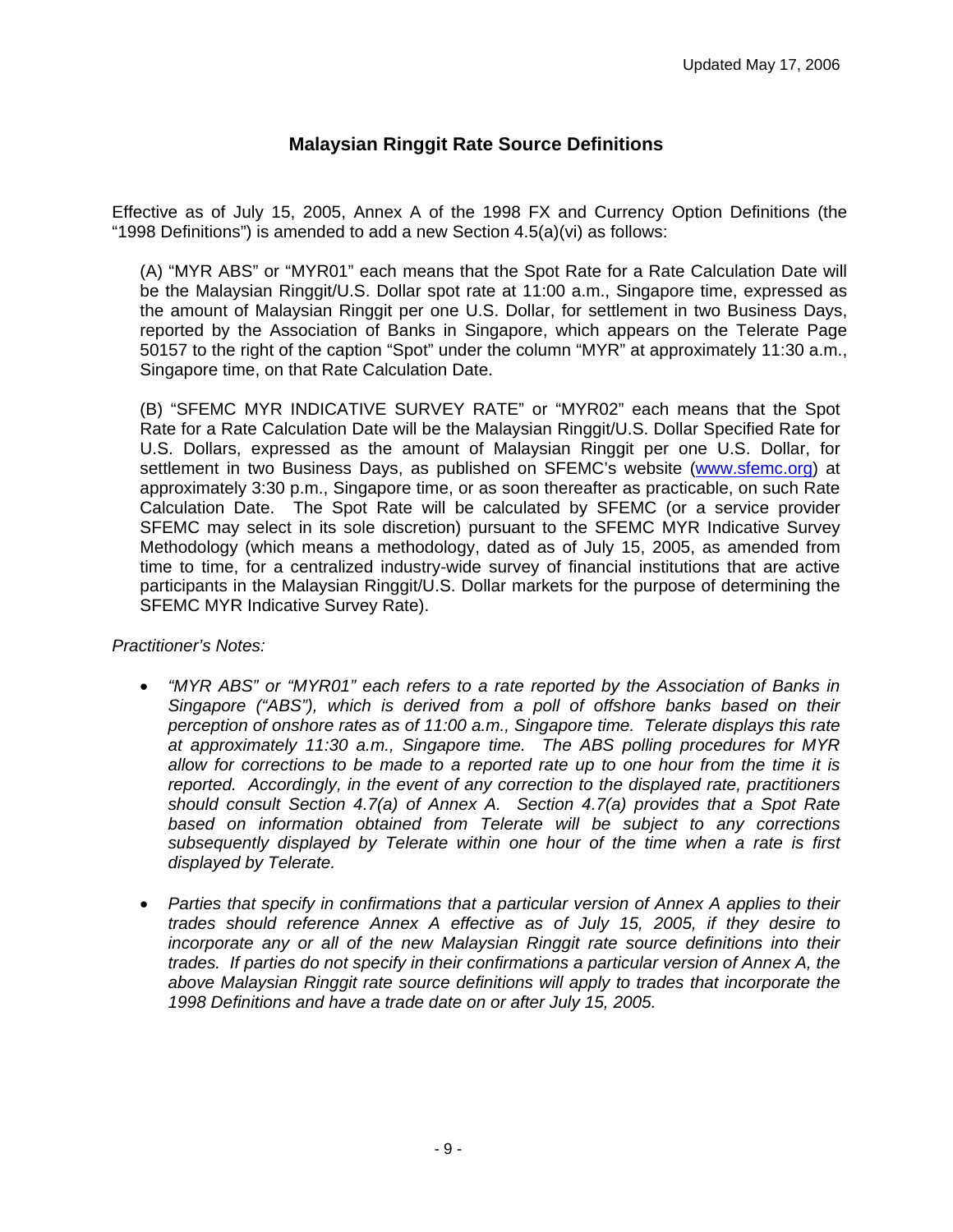## <span id="page-9-0"></span>**Singapore Foreign Exchange Market Committee ("SFEMC") Malaysian Ringgit Indicative Survey Rate Methodology Dated as of July 15, 2005**

Capitalized terms not defined below are defined in the 1998 FX and Currency Option Definitions as published by the International Swaps and Derivatives Association, EMTA, Inc., and the Foreign Exchange Committee, or in the SFEMC, EMTA & FXC Template Terms for MYR/USD Non-Deliverable FX Transaction.

- I. The SFEMC MYR Indicative Survey
- Commencing the MYR Indicative Survey: SFEMC (itself or through a service provider SFEMC will select in its sole discretion) will conduct a survey of financial institutions for the purpose of determining the SFEMC MYR Indicative Survey Rate, beginning at 11:00 a.m. (Singapore time) or as soon thereafter as practicable on a Business Day in both Kuala Lumpur and Singapore (or a calendar day that would have been a Business Day but for an Unscheduled Holiday), following any 14-calendar-day period during which valuation is deferred or postponed (or both).
- Polled Banks: For purposes of determining the MYR Indicative Survey Rate for a Valuation Date, SFEMC (itself or through a service provider) will survey financial institutions that are active participants in the MYR/U.S. Dollar market (each, a "Participating Bank") and included in a current list of Participating Banks published on the SFEMC's website [\(www.sfemc.org](http://www.sfemc.org/)) (the "Publication Site"). Only one office of each financial institution will be included as a Participating Bank in each MYR Indicative Survey.
- Survey Question: Each Participating Bank will be asked to provide its reasonable judgment of what is (or, in the case of an Unscheduled Holiday, would be) the current prevailing free market MYR spot rate (bid-offer pair) for a standard size MYR/U.S. Dollar wholesale financial transaction for same-day settlement in the Kuala Lumpur marketplace on the Valuation Date. In arriving at this indicative quotation, each Participating Bank will be directed to take such factors into consideration as it deems appropriate, which factors may (but need not) include any or all of the following: the spot rate(s) implied in the offshore nondeliverable foreign exchange market for MYR/U.S. Dollar transactions; the spot rate implied by any other financial market transactions (to the extent that such other financial markets are open for business); the spot rate used in connection with any commercial transactions for goods or services from offshore suppliers or providers; any existing rate for trade finance transactions; and any other existing unofficial rate for MYR/U.S. Dollar transactions (commercial or otherwise).
- II. Use of Survey Results
- SFEMC (itself or through a service provider) will determine the mid-point of each bid-offer pair. The arithmetic mean of the mid-points will be used to determine the MYR Indicative Survey Rate, rounded to the fourth decimal point as described below.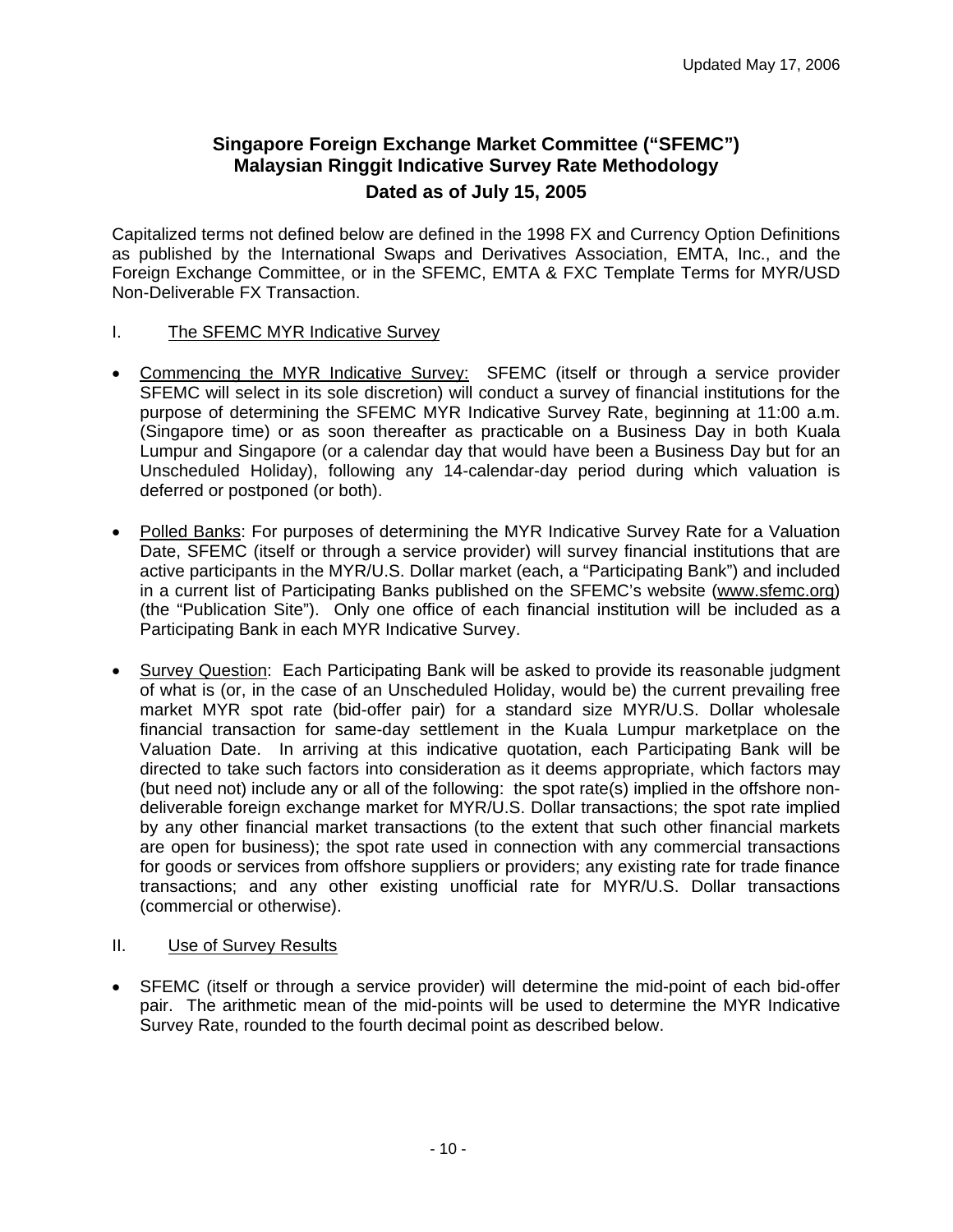- If the MYR Indicative Survey results in 21 or more responses, then the 4 highest and 4 lowest mid-points will be eliminated, and the arithmetic mean of the remaining mid-points will be computed and will constitute the MYR Indicative Survey Rate for such Valuation Date. For purposes of eliminating the 4 highest and 4 lowest mid-points, if more than 4 mid-points have the same highest value or lowest value, then only 4 such mid-points will be eliminated.
- If the MYR Indicative Survey results in less than 21 but 11 or more responses, then the 2 highest and 2 lowest mid-points will be eliminated, and the arithmetic mean of the remaining mid-points will be computed and will constitute the MYR Indicative Survey Rate for such Valuation Date. For purposes of eliminating the 2 highest and 2 lowest mid-points, if more than 2 mid-points have the same highest value or lowest value, then only 2 such mid-points will be eliminated.
- If the MYR Indicative Survey results in less than 11 but 8 or more responses, then the highest and the lowest mid-points will be eliminated and the arithmetic mean of the remaining mid-points will be computed and will constitute the MYR Indicative Survey Rate for such Valuation Date. For purposes of eliminating the highest and lowest mid-points, if more than 1 mid-point has the same highest value or lowest value, then only 1 such midpoint will be eliminated.
- If the MYR Indicative Survey results in less than 8 but 5 or more responses, then no midpoints will be eliminated and the arithmetic mean of all mid-points will be computed and will constitute the MYR Indicative Survey Rate for such Valuation Date.
- Quotes will be provided to the fourth decimal point (e.g., 1.0000).

#### III. Insufficient Responses

- If the MYR Indicative Survey results in less than 5 responses from Participating Banks ("Insufficient Responses"), no MYR Indicative Survey Rate will be available for the relevant Valuation Date. The next MYR Indicative Survey will take place on the next succeeding Business Day in both Kuala Lumpur and Singapore (or calendar day that would have been a Business Day but for an Unscheduled Holiday), subject to Section V below.
- IV. MYR Indicative Survey Rate Publication
- The MYR Indicative Survey Rate will be published on the Publication Site at 3:30 p.m. (Singapore time), or as soon thereafter as practicable.
- As soon as it is determined that the MYR Indicative Survey will result in Insufficient Responses, a notice that no MYR Indicative Survey Rate is available for the Valuation Date will be published on the Publication Site.
- The response of each Participating Bank to the Indicative Survey (bid-offer pair) will be available on the Publication Site at 9:00 a.m. (Singapore time) on the first Business Day in both Kuala Lumpur and Singapore (or calendar day that would have been a Business Day but for an Unscheduled Holiday) following the Business Day on which the relevant MYR Indicative Survey Rate is published, or as soon thereafter as practicable.